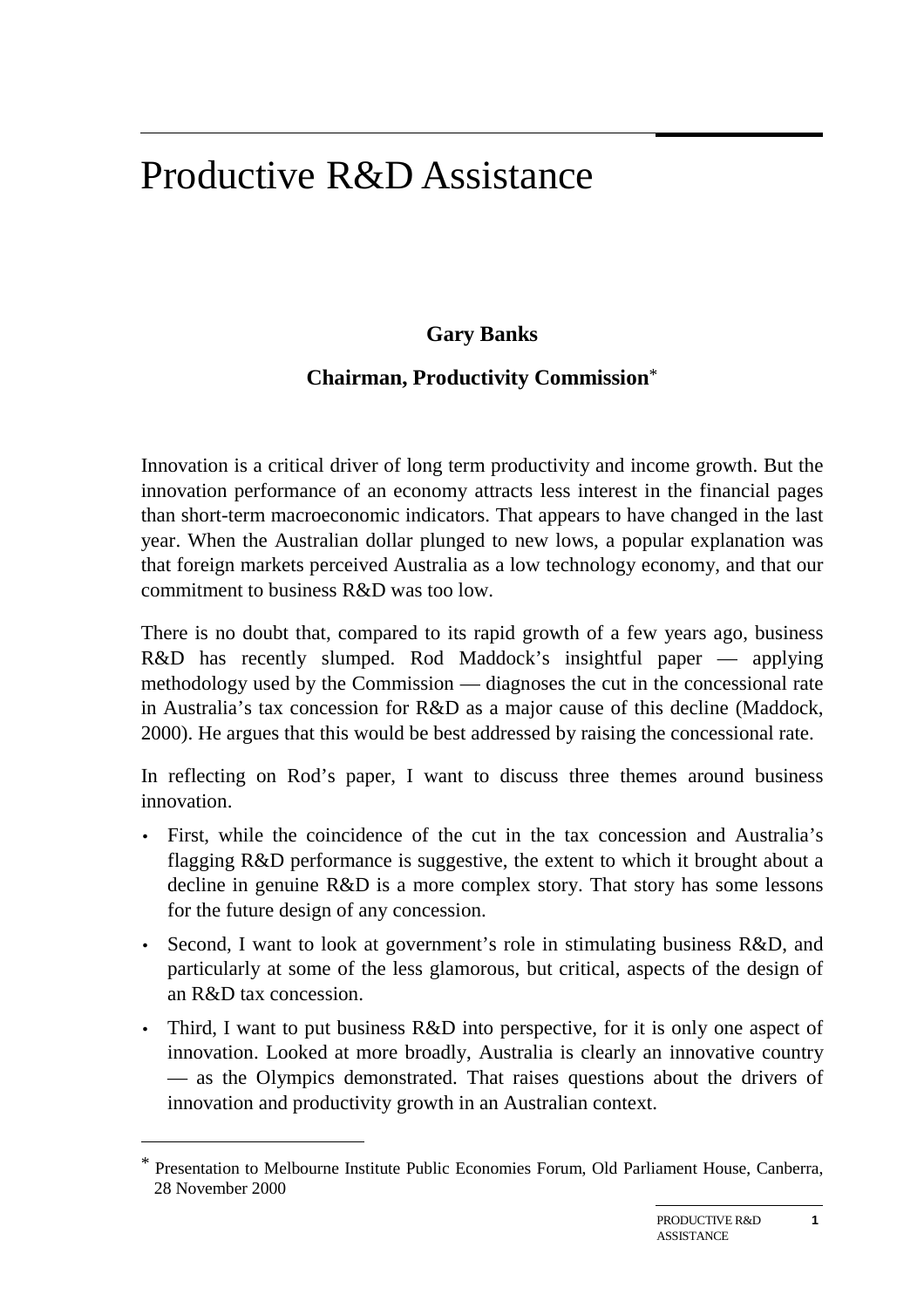## **Looking for culprits for declining BERD**

Let's first review the facts. Every year, the ABS surveys Australian businesses about their spending on R&D. The evidence is that estimated Australian business expenditure on R&D (BERD) has fallen significantly since the tax concession was amended. The Commission estimates that BERD has declined by 16 per cent in real terms from 1995-96 to 1999-00 (figure 1).



# Figure 1 **BERD's progress**

**a**The last year is based on ABS expectations data. These have been adjusted upwards by 7.3 per cent (the gap between actual and expected data for the previous year). It was assumed that the R&D deflator increased by 2.3 per cent over the year from 1998-99 to 1999-00 — in line with the previous year.

Data source: Commission estimates and ABS Cat. No. 8104.0.

Curiously, the IR&D Board's database of registrants, which in theory should provide the best testimony to the impact of changes to the tax concession, shows that real R&D among *registrants* actually increased by about 1 per cent from 1995- 96 to 1998-99. However, that database is affected by large one-off claims that may not subsequently be allowable by the ATO — and these affect the last year of the data particularly. (Adjusting for this, using data provided by DISR, yields an estimated decline of around 20 per cent from 1995-96 to 1998-99).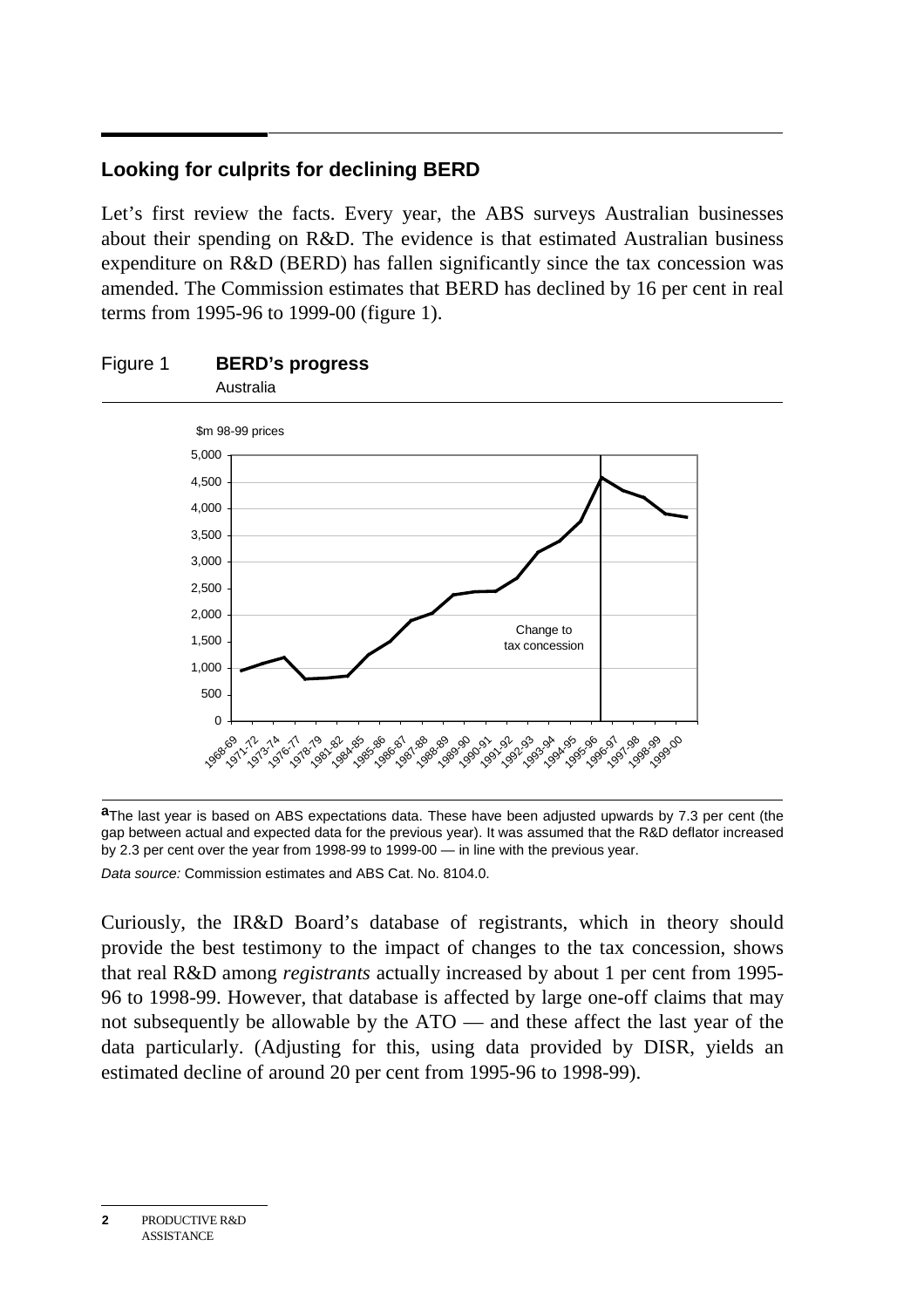



**a**The IR&D database relates to the claims made by registrants for the tax concession. It may not match the final claims that are successfully lodged with the ATO. Data source: ABS Cat. 8104.0 and data provided by DISR.

The fact that the two data sets can differ so much is testimony to the subjectivity in defining R&D. Definitions of R&D are fuzzy and likely to be applied differently by tax accountants, business managers, statisticians, government officials and economists. Tax accountants, in particular, have incentives to push eligibility as wide as they can. And tax officials naturally respond by tightening and clarifying the boundaries of eligibility. Those opposing forces may have played a significant part in the story of the decline in R&D over the late 1990s.

Prior to July 1996, R&D tax claims were burgeoning — and apparent R&D rising rapidly. But at that time there were a number of concerns about elements of the tax concession:

- Some expenses were being claimed that many would consider dubious as R&D. These included interest payments on debt to finance R&D, sizeable expenditure on feedstock in pilot plants, and a range of 'other' expenditures.
- The syndicated R&D program (a part of the tax concession that effectively allowed tax loss trading quarantined for R&D purposes) was still large, despite changes to its design. The most important element of the structured finance deals underlying syndicated R&D was the stock of 'core technology', which was notoriously difficult to value.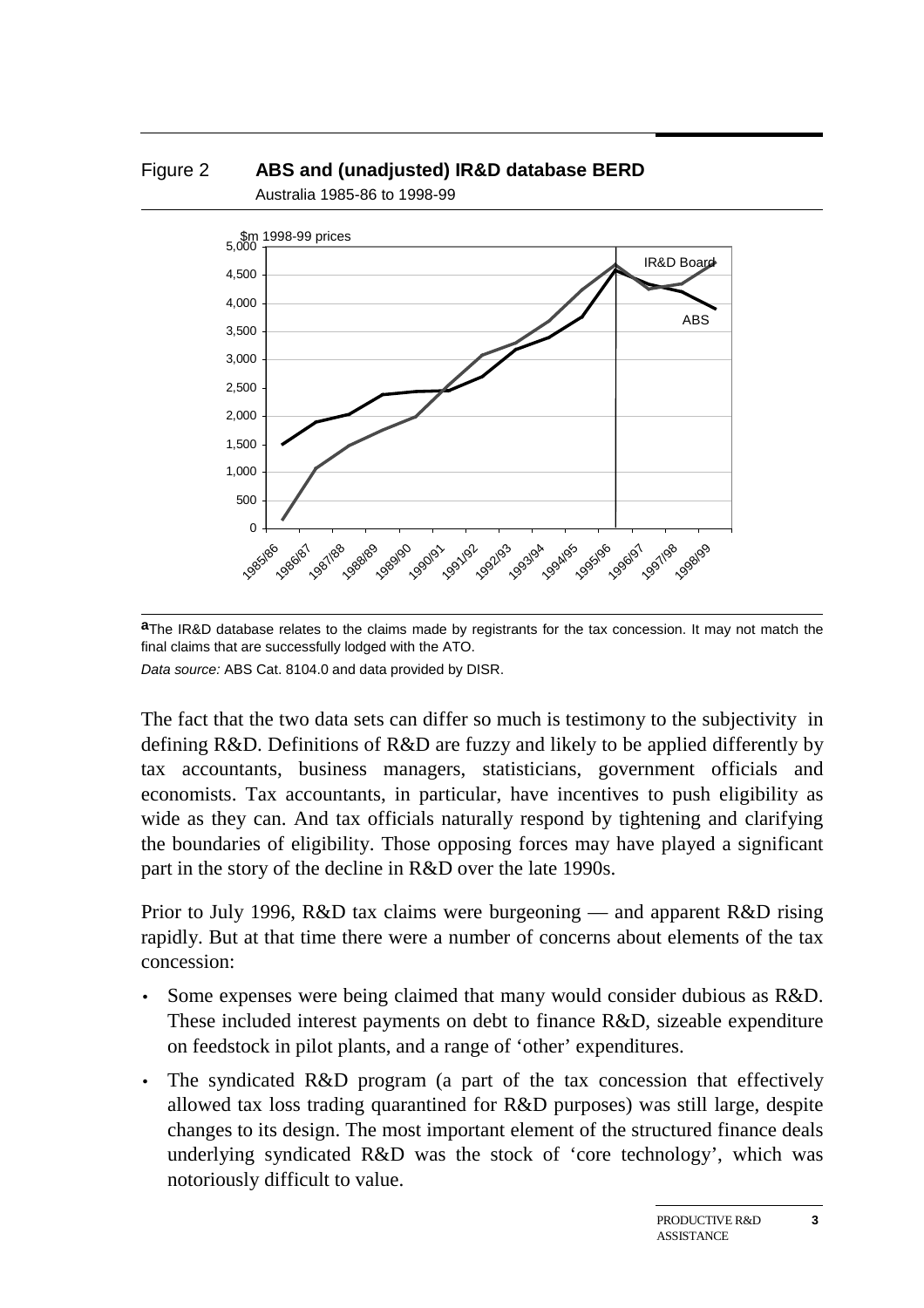At the time the concession was lowered to 125 per cent, the syndicated R&D program and the tax treatment of feedstock, interest and core technology were also amended. The tightened eligibility criteria would have had a large impact on claims — but a much weaker impact on *productive* R&D investment. The numbers are revealing:

- In 1995-96, claims for expenditure on 'other' R&D expenses (which included feedstock, interest payments, core technology, pilot plant and other expenses) amounted to \$2.5 billion in 1998-99 prices (about half of the total claims). By 1998-99, such claims were down by about 40 per cent, to \$1.5 billion. Core technology claims had fallen by a remarkable 85 per cent.
- It is particularly revealing that total R&D salaries, contracts and plant deductions — all of which were relatively immune to the changes in eligibility rules actually rose (slightly) in real terms from 1995-96 to 1996-97 (the year of the transition), whereas expenditure on the other items fell by 17 per cent.

It follows from this that a substantial part of the decline in R&D may be illusory, in the sense that some of what was formerly described as R&D may have been 'phantom' R&D.

That said, Rod Maddock is no doubt right to attribute some of the decline to the reduced incentive effect of the concession. However, his estimate of this effect may be overstated. In particular, he uses an 'inducement' rate (the extent to which a concession stimulates additional R&D) that is significantly higher than that estimated by the former Bureau of Industry Economics from survey evidence. Even the latter study may have exaggerated the responsiveness of R&D to the tax concessions, since it was based on judgements by the businesses themselves whose interests presumably would not have lay in *understating* the benefits. The international literature on the responsiveness of business R&D to subsidies also suggests that Rod's estimates may be on the high side.

#### **The government role in supporting business R&D**

Even if there are some quibbles about the genuine impact of the tax concession, the Commission has generally supported the appropriate use of such programs because of the likelihood that markets will tend to under-invest in R&D (IC 1995). This reflects the standard argument that firms face weakened incentives to undertake as much R&D as might be socially desirable when they cannot appropriate the full returns. The econometric evidence — while complicated by difficult measurement, interpretation and specification issues — does suggest that private and social rates of return on business R&D are high compared to other investments (OECD 2000).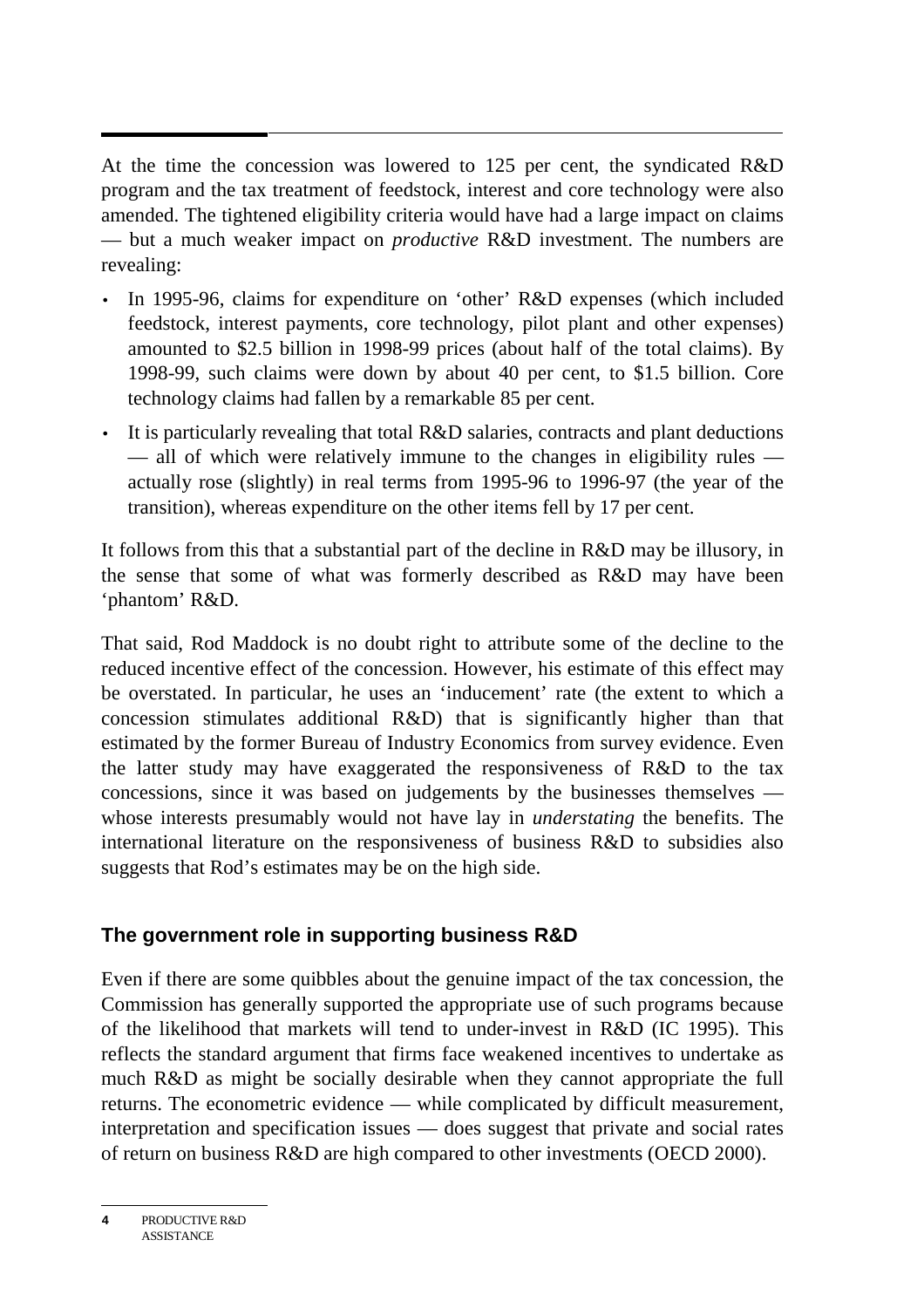The fact that there is an in-principle case for government to support R&D, however, does not mean that any support will do. It is important to have new policy ideas and the recent report by the Chief Scientist, for example, has a variety of them but it is even more important to expose policy proposals to some hard tests before deciding whether to implement them (see Box 1).

#### Box 1 **Policy design and implementation principles**

#### **Design principles**

What is the primary problem being addressed by the particular intervention?

Is the intervention well targeted at the specified objectives and resolve problems in a timely way?

Does the intervention have the right scale and duration?

Have its impacts been measured for all relevant stakeholders?

Is the intervention consistent with related policies?

Does the intervention yield a net welfare benefit for Australians?

Are there superior alternative interventions or instruments that could be used?

Are there unintended consequences of the policy?

#### **The implementation of policies**

What are the costs of administration and compliance costs?

What are the risks of 'government failure'?

Are administrative processes timely, transparent and accountable?

Are review or appeal mechanisms appropriate, transparent, timely and cost-effective?

Is the policy being used 'strategically' by players in the industry, and if so, how should this be handled?

How could the implementation of the policy be changed to improve its operation and effectiveness?

Seen through the lens of good policy design, the R&D tax concession has some attractive features.

• In particular, it has the virtue of being a centralised general mechanism for stimulating private sector R&D, while allowing decentralised decision-making about *what* and *where* R&D should be undertaken. This avoids the obvious problems arising from a need for bureaucratic or political judgements about the likely payoffs from competing claims.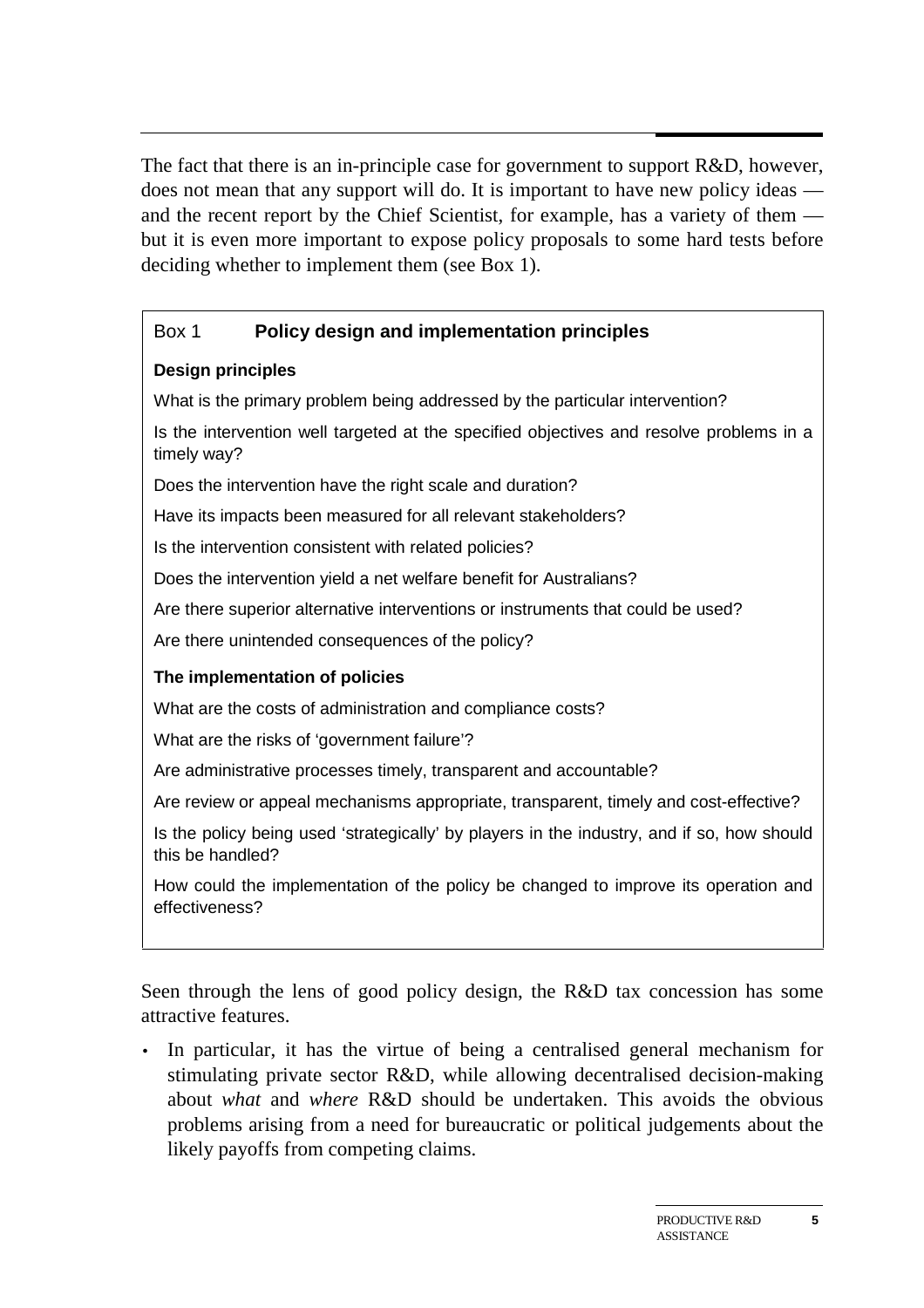• And, because it only partly subsidises R&D, the Tax Concession also provides a firm with the incentive to choose carefully among its R&D investments – avoiding some of the moral hazard problems that afflicted R&D Syndication.

That said, the current arrangements also have a number of limitations:

- *Low additionality or inducement*. The concession provides subsidies for all eligible R&D expenditure undertaken by a firm. However, as noted, most of the R&D would have gone ahead anyway. That represents a transfer to shareholders, rather than a boon to R&D. While such transfers do not in themselves involve resource costs, the distortions that arise in financing them do.
- *Transfers to foreigners.* Much eligible R&D in Australia is undertaken by foreign multinational businesses. In this case, the transfers to shareholders do represent an economic loss to Australia.
- *Biased against high tech start-ups.* The tax concession is not worth very much to firms with tax losses, which is the typical position of high tech start-up companies. The concession is also not attractive to firms that issue unfranked or partly franked dividends — often the smaller start-up firms that wish to plough retained earnings into future investment — because the imputation system claws back some of the subsidy.
- *No limits on aggregate claims.* The budgetary impact of the concession is not knowable in advance, as there is no upper limit on aggregate claims. This means that if R&D demand increased unexpectedly, or a loophole were discovered that increased the scope for claims (as occurred in the mid-1990s), then the government may face unanticipated claims on its budget. (On the other hand, an R&D program is designed to stimulate socially beneficial R&D — not simply to save tax dollars!)

Other R&D incentive programs such as *Start* grants may be a partial response to these limitations. But they have their own weaknesses. As the Commission found in its 1995 review of Australia's innovation system, there are significant risks posed by the discretionary selective disbursement of grants, especially given imperfect information about the competing claimants. Grants also tend to involve higher administration and compliance costs.

The limitations and uncertainties associated with all R&D instruments, combined with the complex character of innovation, mean that a robust policy for R&D must involve a combination of approaches. Based on some detailed analysis, the Commission recommended the retention of the R&D Tax Concession in its 1995 report, including maintenance of the concessional rate at 150 per cent. But we did so with some misgivings about the extent of the net benefit.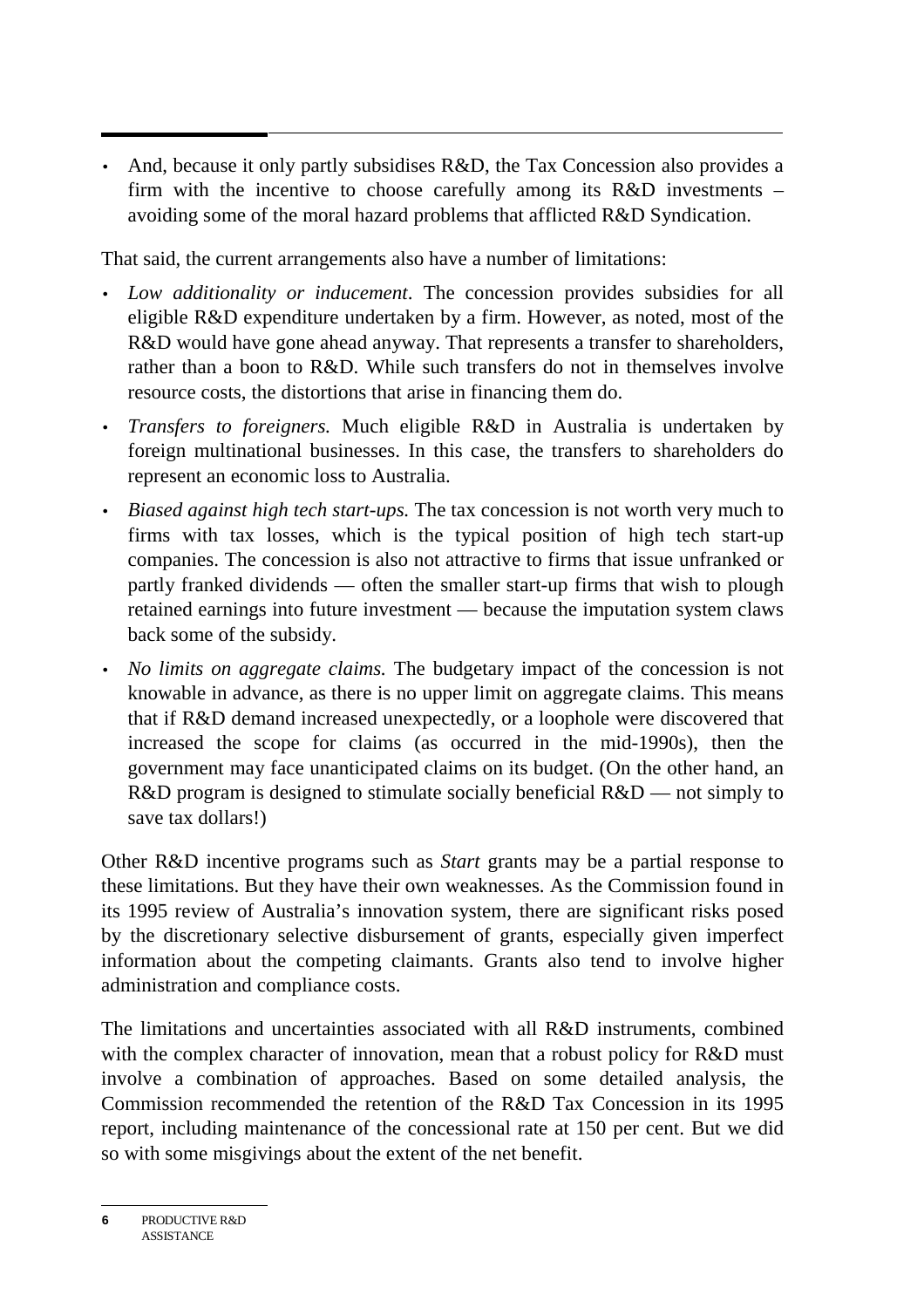In our 1997-98 inquiry into telecommunications equipment, we revisited the R&D Tax Concession and floated possible changes to deal with its main shortcomings, including:

- the adoption of a non-taxable grant instead of a tax concession (already raised in the earlier report); and
- limiting the subsidy to incremental  $R&D$ .

Australia is one of the few industrialised countries that has a tax concession that applies to the *level* of R&D expenditure, rather than being applied to additional or *incremental* R&D. The US, Canada, France, Japan, Sweden, and Taiwan all have incremental schemes. They work by allowing concessional tax treatment only for R&D expenditures above some base level — usually expressed as the ratio of R&D to sales.

The biggest barrier to adoption of such an incremental scheme in Australia is the absence of a legal requirement for consolidated company accounting, providing scope for abuse through creative corporate structures. The Ralph Review of Business Taxation contained some proposals relating to the consistent tax treatment of entities that would go some way to addressing this problem. There may also be some administrative remedies. For example, statutory declarations by consolidated businesses might significantly reduce the risks. If means were found to address effectively any administrative and legal problems, an incremental scheme could involve a higher concessional tax rate without any additional burden on the public purse.

At the time, the Government did not accept the Commission's recommendations. It saw some difficulties in implementation and was concerned about exacerbating the uncertainty for business already created by large changes to R&D assistance in 1996 and 1997. However, some time has now passed and impetus for changes to the R&D Tax Concession has built up — including the recent support by the Chief Scientist for an incremental scheme for part of the subsidy.

Another issue of relevance to government intervention in innovation is at what stage it should use its scarce funding to obtain the best return. A repeated lament in Australia has been that our capacity for invention is trapped in the idea stage, and that our capacity for successful commercialisation is weak. The evidence for this often comes from case studies of particular inventions, such as the flight box recorder. But the generalisability of this apparent weakness is less clear-cut. Moreover, it is precisely at the commercialisation stage that the arguments for government business interventions start to falter, for it is here that firms are better able to appropriate their returns.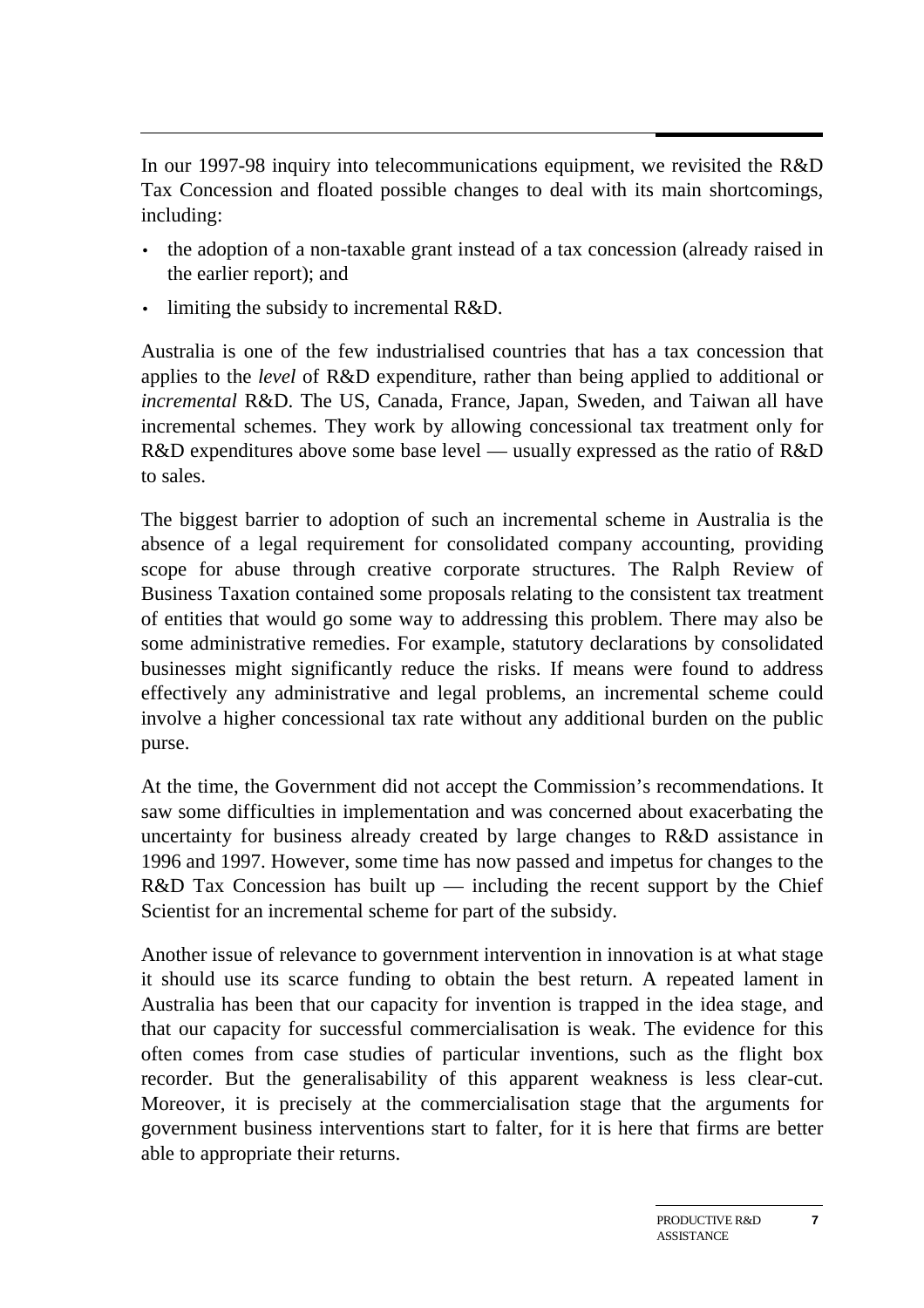In this context, there may be grounds for exploring how regulation and tax may affect capital markets' financing of risky projects and for looking at arrangements used for commercialising results from universities and public research agencies. But extending general R&D tax concessions to the more commercial phases of getting products to market, would open up new vistas for innovative accounting — with the budgetary implications that entails — rather than genuine innovation.

## **Putting BERD in perspective**

Finally, I'd like to come back to the bigger picture. Business R&D is clearly important, but it is not an end in itself. Its contribution to national income and living standards ultimately depends on the extent to which it raises productivity.

As you know, Australia's productivity performance over the past decade has been exceptional (see figures 3 and 4). Multifactor productivity in the market sector has grown by 1.5 per cent a year, double the growth rate in the preceding decade and a half. Data released a couple of weeks ago continues that trend.

This rapid growth in productivity has yet to show any effect of the decline in BERD. More significantly, disaggregating productivity growth by industry reveals that some of the best performers have not been those with high or rising R&D intensity.

One group is the public utilities, where increased competitive disciplines have driven out the slack accumulated under protected government ownership. Another notable performer has been the wholesale sector, which has boosted its productivity through industry rationalisation and outsourcing of non-core functions, as well as improved distribution methods and the widespread adoption of coding technologies. It is a good example, by the way, of how the use of new technology can have a significant pay-off, irrespective of where that technology is produced. From that perspective, Australia does have strong claims to being a technologically new economy.

But effective innovation goes well beyond the technological, to include *any* new way of doing the myriad of things that make up a business: from a better production line, to a new marketing plan, to an improved way of motivating and organising staff. This was the key message of an important earlier BCA study on innovation based on detailed case studies of Australian enterprises (BCA, 1993). Many firms are innovative and competitive, but do little formal R&D. Competition and the pursuit of profit are key drivers of such innovation, which has many sources and is not amenable to ready targeting by a tax concession or other subsidy.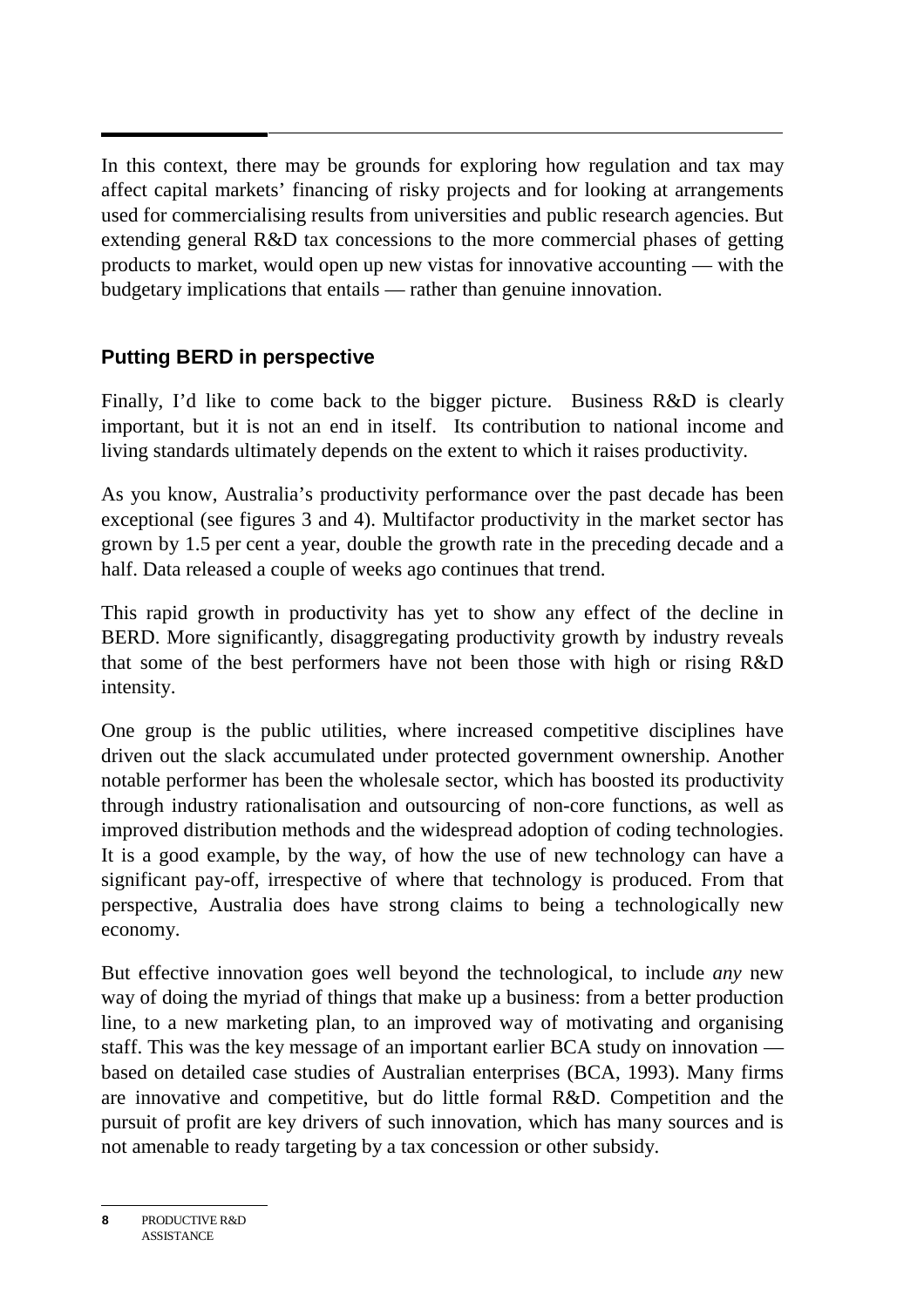Microeconomic reform has had a central role to play in this new competitive environment. An important part of its early impact has come from better utilisation and allocation of resources — eliminating waste. This phase must inevitably come to an end. Its more lasting legacy on Australia's productivity performance will come from the continuing competitive pressure on firms to be innovative, and the reduction of regulatory and other constraints on such innovation. That remains the important broader policy context in which R&D assistance needs to be placed.

**9**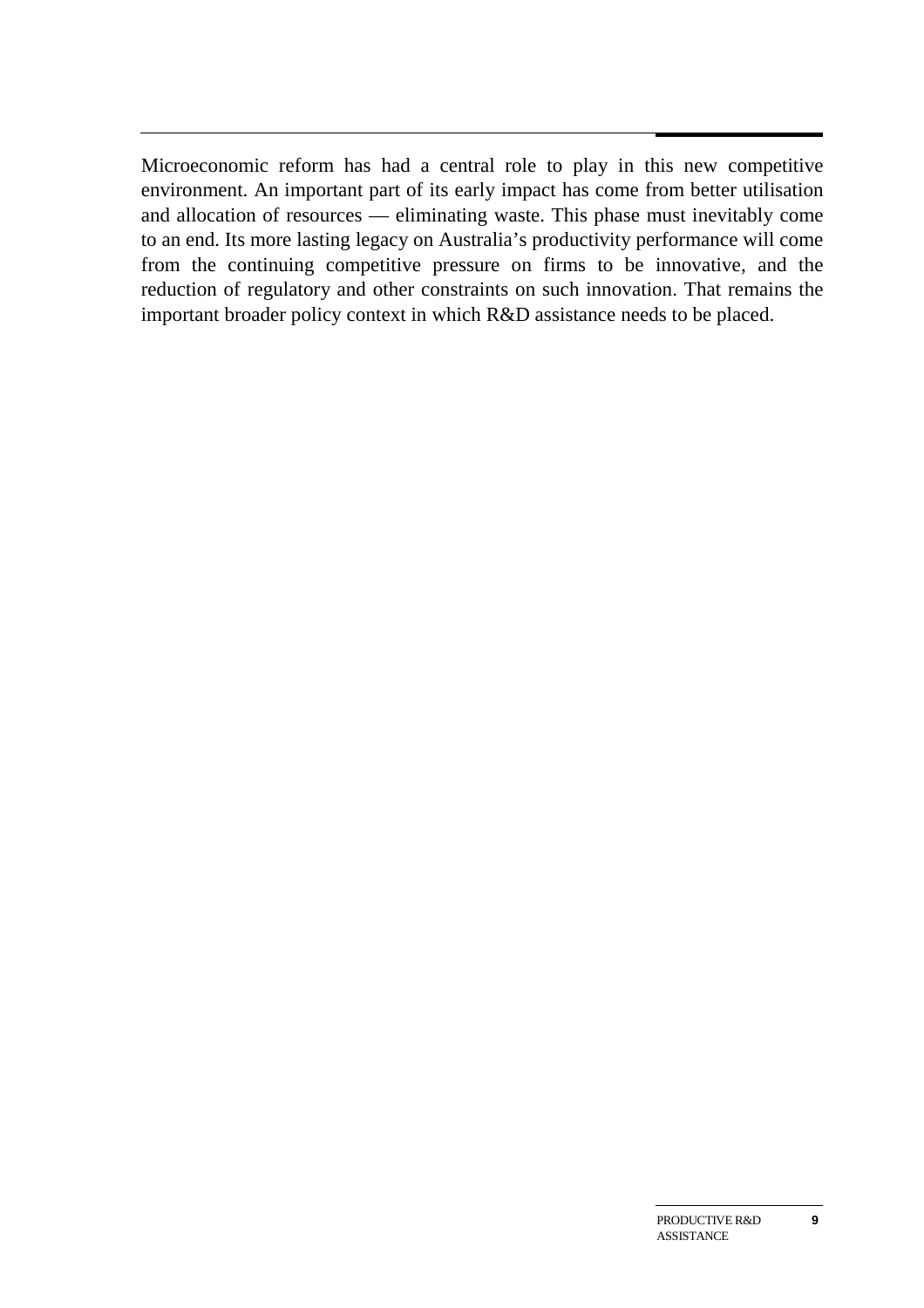

#### Figure 3 **Australia's growth path 1964-65 to 1998-99** 1996-97=100

Figure 4 **Multifactor productivity growth** Actual and trend